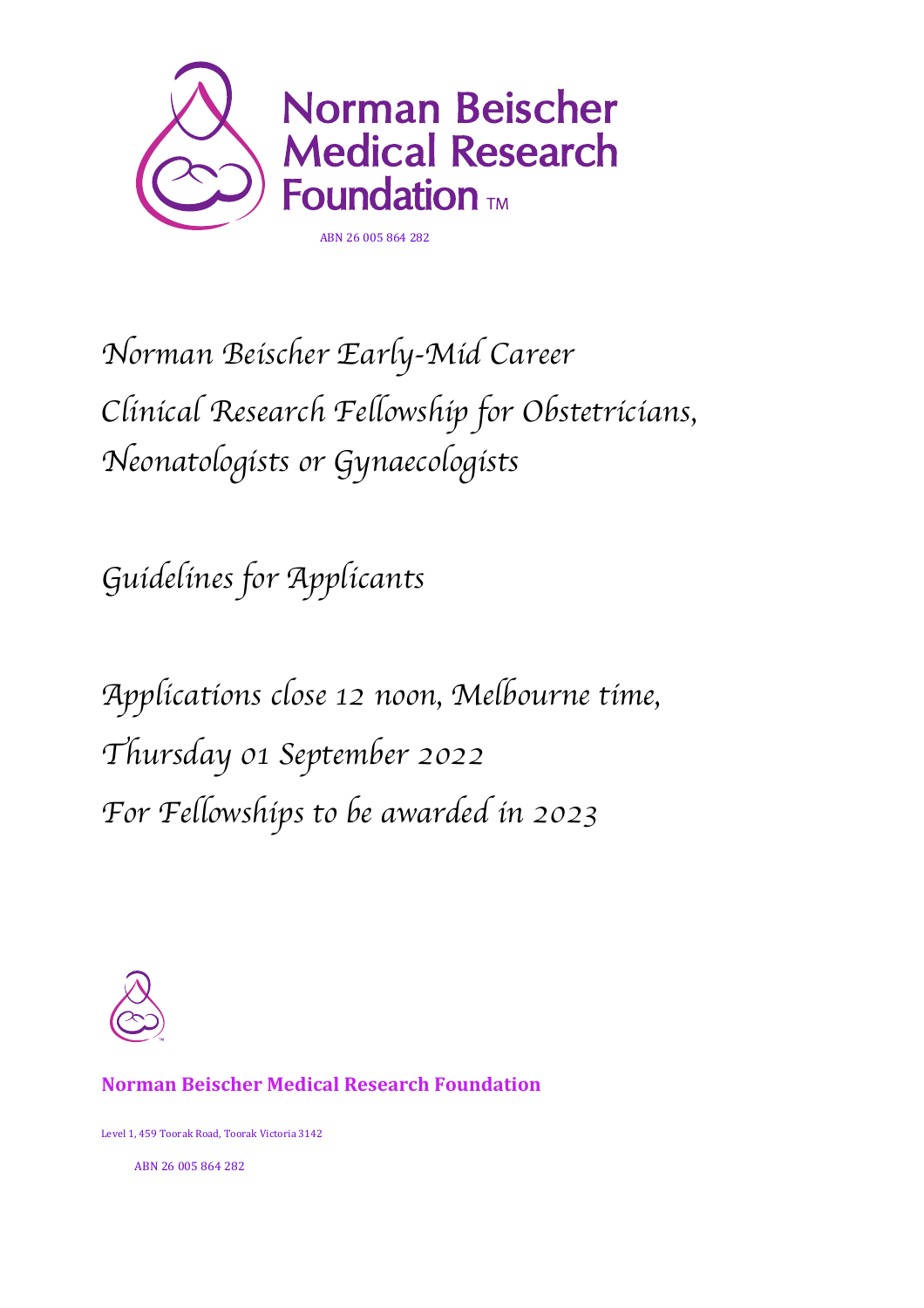## 1. Background

The Norman Beischer Medical Research Foundation supports and promotes improvements in the reproductive health of women and in the health of their babies and infants in the areas of obstetrics, gynaecology and neonatology. It actively supports research into obstetrics, neonatology and gynaecology and the prevention, control and treatment of pregnancy complications, gynaecological diseases and related problems. We do this by funding clinically based scientific research by both leading and emerging researchers. We use this research to educate and inform medical practice in Australia and elsewhere.

# 2. Overview of the Beischer Foundation

The Mercy Maternity Hospital Research Foundation was established in 1981 by Professor Norman Beischer to enable the funding of clinically based medical research, principally conducted by persons associated with the University of Melbourne, Department of Obstetrics and Gynaecology then located at the Mercy Maternity Hospital in East Melbourne.

In 1997, the name of the Foundation was changed to the Medical Research Foundation for Women and Babies to reflect its broader aim to support clinically based medical research conducted in Victoria into women's and babies' health issues, with particular focus on obstetric and gynaecological conditions.

In 2015, after the death of Professor Beischer, the name of the Foundation was changed to the **Norman Beischer Medical Research Foundation** in recognition of Professor Beischer's lifelong contribution to, and participation in, medical research.

### 3. Fellowship Description

The Norman Beischer Medical Research Foundation intends to award one clinical research Fellowship of \$200,000 per annum for three years. The Fellow should hold a clinical appointment relevant to the Foundation's areas of interest.

A Norman Beischer Clinical Research Fellowship will provide an opportunity for outstanding clinician researchers to be recognised with a prestigious named, competitive fellowship.

The Fellowships are targeted at those who have completed a PhD and are early- to midcareer researchers. Applicants should have obtained their PhD less than seven years prior to the submission of the application.

It is expected that the clinician researcher will hold a medical clinical appointment at a university affiliated medical teaching hospital. An academic appointment will be judged favourably. The applicant must commit to at least 0.5 EFT to focus solely on their research as well as spending a minimum 0.4 EFT undertaking clinical obstetric and / or gynaecological work. The intent of the support by the Foundation is that such support should lead to these clinicians being able to undertake longer-term research careers and, hopefully, funding from other bodies.

The clinicians targeted by the Fellowship program will be Obstetricians, Neonatologists and Gynaecologists. They should be uniquely positioned to lead "bench to bedside" translational research where the results of their research can be directly linked to new ways to treat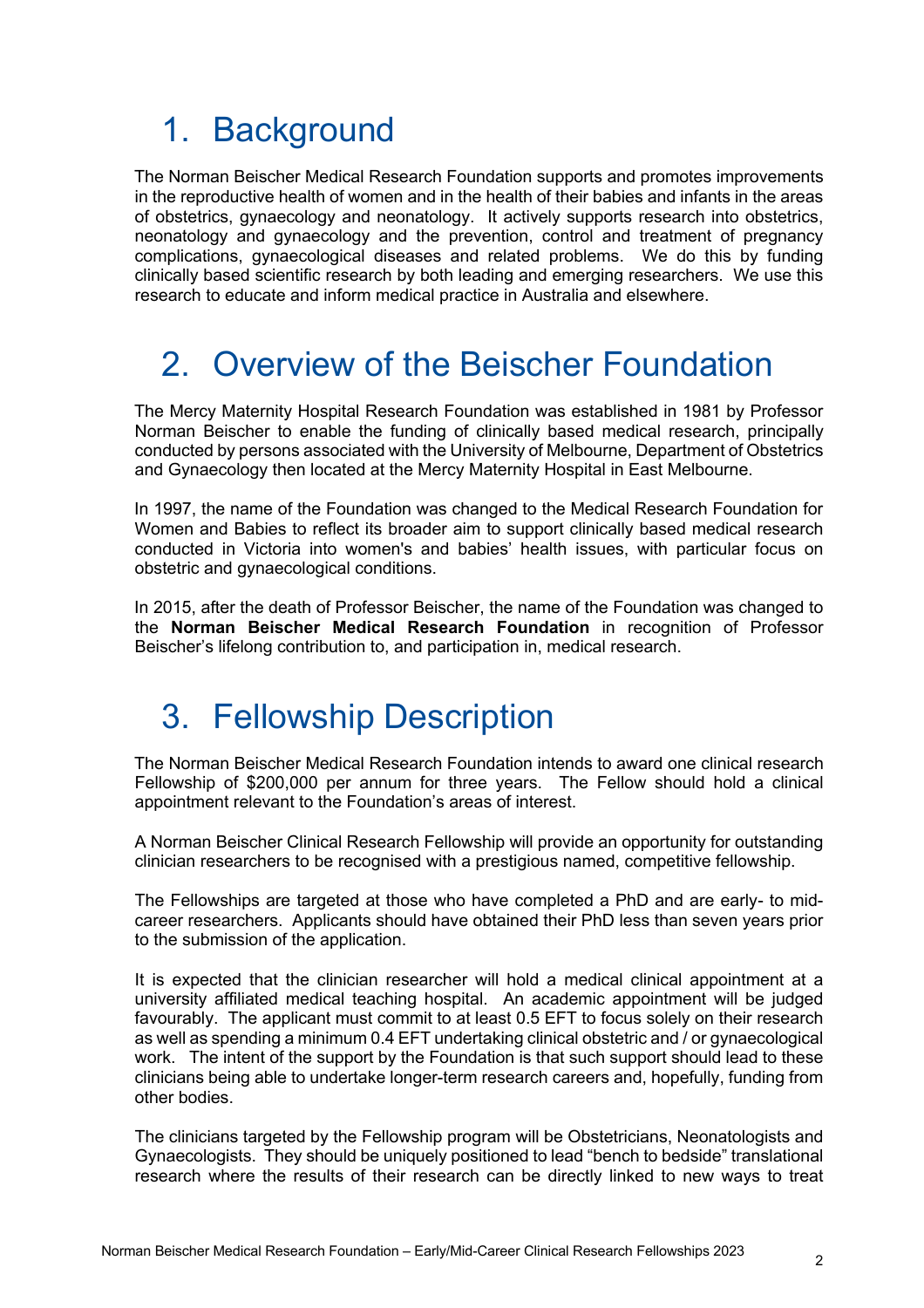patients or improve patient care. The Fellowship will protect the research time of the clinician and encourage their further development as well as delivering on the Foundation's purpose.

To be awarded a Fellowship:

- the potential Fellow will be an outstanding clinician and researcher and
- be supported by the hospital/university department to which they are attached in the form of
	- o support from the Department leadership
	- o support from senior research/clinician leaders
	- $\circ$  infrastructure support, including wet and dry lab space and facilities, as required,
	- o collaborative links with its clinical centre and partners.

Applicants should be Obstetricians, Neonatologists, or Gynaecologists and the research should address women's gynaecological health, the care of pregnancy or seek to achieve positive impact on the first twelve months of postnatal life.

In awarding the Fellowships, the Norman Beischer Medical Research Foundation aims to increase the number of research-focussed clinicians working to solve health problems in the areas of obstetrics, neonatology and gynaecology. The Fellowships will increase the number of healthcare professionals transitioning through medical research careers. It is hoped to increase the translation of research into clinical practice and so improve patient outcomes.

Applicants are required to have a defined research project that will address an area of clinical need and to provide evidence that they are supported by an institution based in Victoria. Those awarded a Fellowship will be required to provide regular reports to the Foundation and to participate in appropriate conferences or seminars.

# 4. Eligible Applicants

The Norman Beischer Clinical Research Fellowship is open to clinical researchers who:

- are Australian or New Zealand citizens or have permanent residency in Australia. Applicants must also be based in Victoria, Australia for the funding period
- have a specialist qualification in obstetrics, neonatology or gynaecology
- hold a postgraduate research qualification (PhD or equivalent) and have research experience with a demonstrated capacity to undertake independent translational research
- are early- to mid-career researchers with less than seven years' experience post completion of a PhD and committed to pursuing a leadership role in women's or infants' health.

Candidates should have a record of high-quality research outputs and the capacity to build collaborations across industry, research institutions, clinical partners and/or disciplines.

Applicants for the Fellowship must be qualified as a health professional in an applicable discipline and be registered to practice in Australia.

Applicants need to hold a clinical appointment at a clinical site affiliated with a teaching hospital. The Fellowship covers 0.5-0.6 EFT. Information needs to be provided about the applicant's clinical appointment.

Senior established investigators will not be considered. Those who are more than seven years post PhD are ineligible.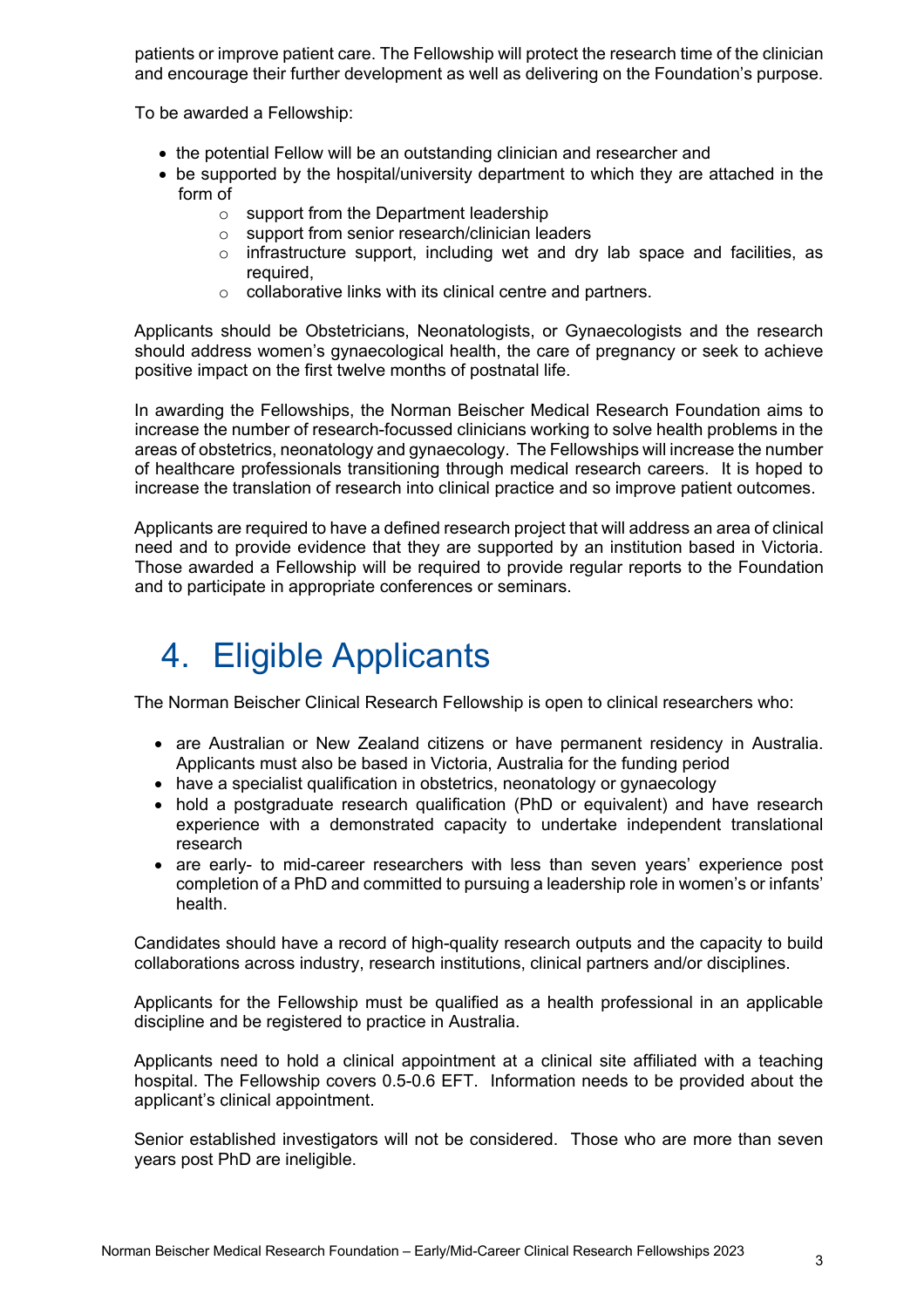Career disruptions will be taken into account. Career disruptions are based on NHMRC definitions and are defined as follows:

"A career disruption involves a prolonged interruption to an applicant's capacity to work, either due to absence (for periods of one month or greater) and/or long-term partial return to work, to accommodate carers' responsibilities or illness. The career disruption must have occurred post the date of the letter advising that the thesis was passed and resulted in significantly reduced research productivity or nil research output."

The Fellowship may be interrupted or taken part time for career disruptions (as outlined above), subject to approval by the Foundation. However, it is expected that for candidates working part time, the proportion of clinical and research time should be maintained as per the original application (0.5 or 0.6).

Applicants are eligible to hold a maximum of one Norman Beischer Clinical Research Fellowship during their career.

Should a successful applicant have been awarded an Innovation Grant from the Foundation in the same year and for the same project as the research covered by the Fellowship, the funds awarded for the Innovation Grant must be returned.

#### 5. Amount of Funding and Duration

The value of a Fellowship is \$200,000 per annum over three years. A Fellowship may be extended for a further year with funding of \$200,000 in exceptional circumstances. Such an extension will be assessed and determined by the Norman Beischer Medical Research Foundation at its discretion.

The Fellowship is expected to be conducted on a 0.5-0.6 EFT.

The Fellowship includes all on-costs and no further contribution will be paid.

It is anticipated that the institution at which the Fellow is based will provide support in the form of space, laboratory support, mentoring etc.

The Fellowship will be paid to the Fellow's supporting institution (a university or hospital) which will be expected to administer the grant of funds.

During the term of the Fellowship, should the Fellow obtain nationally competitive salary support (say, from NHMRC), the Fellowship may continue, and the Fellowship funds can be used for research support.

#### 6. Ethics

The Norman Beischer Medical Research Foundation acknowledges that all research involving humans must follow the National Statement on Ethical Conduct in Human Research, 2007 and the Australian Code for the Responsible Conduct of Research, 2018. The Foundation requires that all research funded by it involving humans has received ethical approval by an authorised Human Research Ethics Committee. The Foundation also requires that funded researchers are familiar with both the National Statement and the Code of Responsible Conduct of Research. The Clinical Research Fellow should have a good understanding of the National Statement and the Code and take responsibility for the conduct of the research project.

The Foundation's Fellowship Panel, in assessing Fellowship applications, will give consideration to ethical aspects of the particular research projects.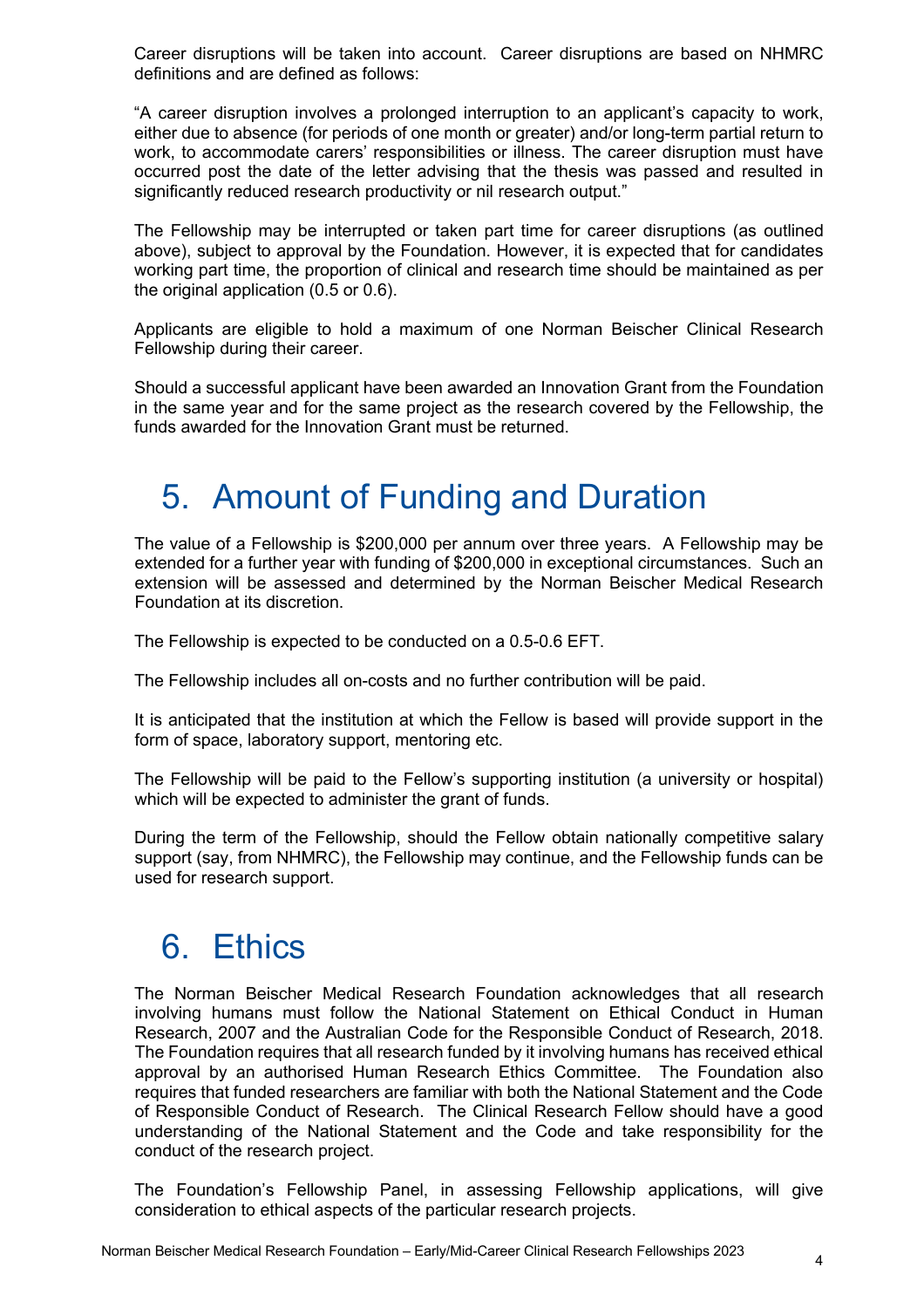The Foundation expects that both researchers, and their supporting institutions, adhere to the ethical conduct of research. The Foundation should be informed by the Clinical Research Fellow of any decision by a Human Research Ethics Committee that impacts on the conduct of the research funded by The Foundation.

Prior to the release of Fellowship funds, a copy of the letter of approval from the relevant Ethics Committee must be submitted to the Foundation.

## 7. Supporting Organisation Requirements

Applications **must** be made under the auspices of a Victorian hospital, research institute or university that is charitable by law. The supporting organisation must provide a letter:

- Certifying that they are charitable and hold appropriate charity status
- have in place policies and procedures for the management of the grant funds
- have in place policies for the proper conduct of research in relation to ethics and good scientific conduct
- accept that the funding agreement with the Norman Beischer Medical Research Foundation will be the basis for funding
- undertake to assist in meeting the reporting requirements for the Fellowship and the relevant project.

In the letter, the Supporting Organisation must provide evidence that there is a suitable environment in which to undertake the research and to support the Fellow. The Supporting Organisation is expected to ensure that there is effective supervision and mentoring of the researcher and have a process for evaluating the effectiveness and suitability of any supervisory and/or mentoring arrangements. The Supporting Organisation will provide the majority of the facilities and infrastructure required to undertake the proposed research.

The relevant delegate of the Supporting Organisation must certify in the letter that they approve of, and endorse, the proposed project.

### 8. Funding Agreement

If an application is successful, the Supporting Organisation will be required to enter into a funding agreement with the Norman Beischer Medical Research Foundation.

#### 9. Assessment

Norman Beischer Medical Research Foundation staff will initially screen applications to ensure that eligibility criteria have been met.

A panel appointed by the Norman Beischer Medical Research Foundation will assess submissions against the selection criteria.

Selected applicants will be invited to an interview with the panel. Short-listed applicants will be advised of the date of interview as soon as possible. Interviews are likely to be held in Melbourne on Friday 7 October 2022.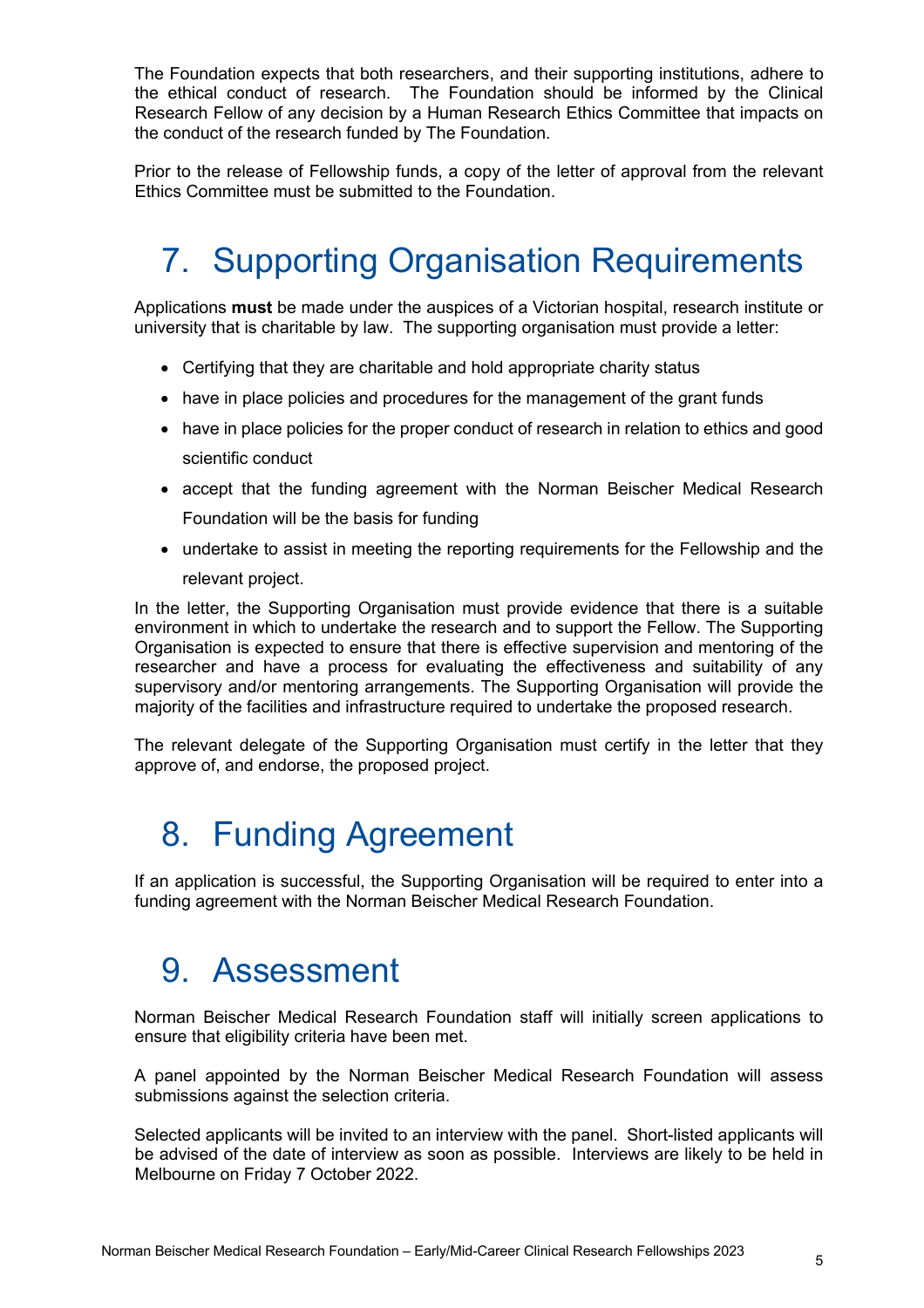It is recommended that interviewed applicants are accompanied by a senior member of the supporting organisation. The member will be asked to speak to the support that will be provided by the institution if the applicant is successful.

The panel will:

- rank applications based on the specific selection criteria weighting (Refer to Section 10)
- make a recommendation to the Norman Beischer Medical Research Foundation on the applicant to be awarded the Fellowship.

The Norman Beischer Medical Research Foundation will not provide reasons to any candidate as to why they were not awarded a Fellowship.

The lodging of an application does not confer any entitlement upon the Applicant.

The Norman Beischer Medical Research Foundation reserves the right not to award a Fellowship or to vary the terms and conditions of any Fellowship.

## 10.Selection Criteria

All applications will be assessed against the specific selection criteria and weightings. In addition to the specific selection criteria described above, the research must meet the following objectives to be considered for funding:

- The project is clinical research with the potential to translate into improved medical care
- Clinical adoption of the research findings is anticipated to occur, and the research could have a clinical impact in a reasonable timeframe
- The results of the research will be communicated to other researchers, clinicians, students, consumers and health care decision-makers
- The research has the potential to build clinical research capacity and skills in Australia
- The research is likely to result in two or more papers in peer reviewed journals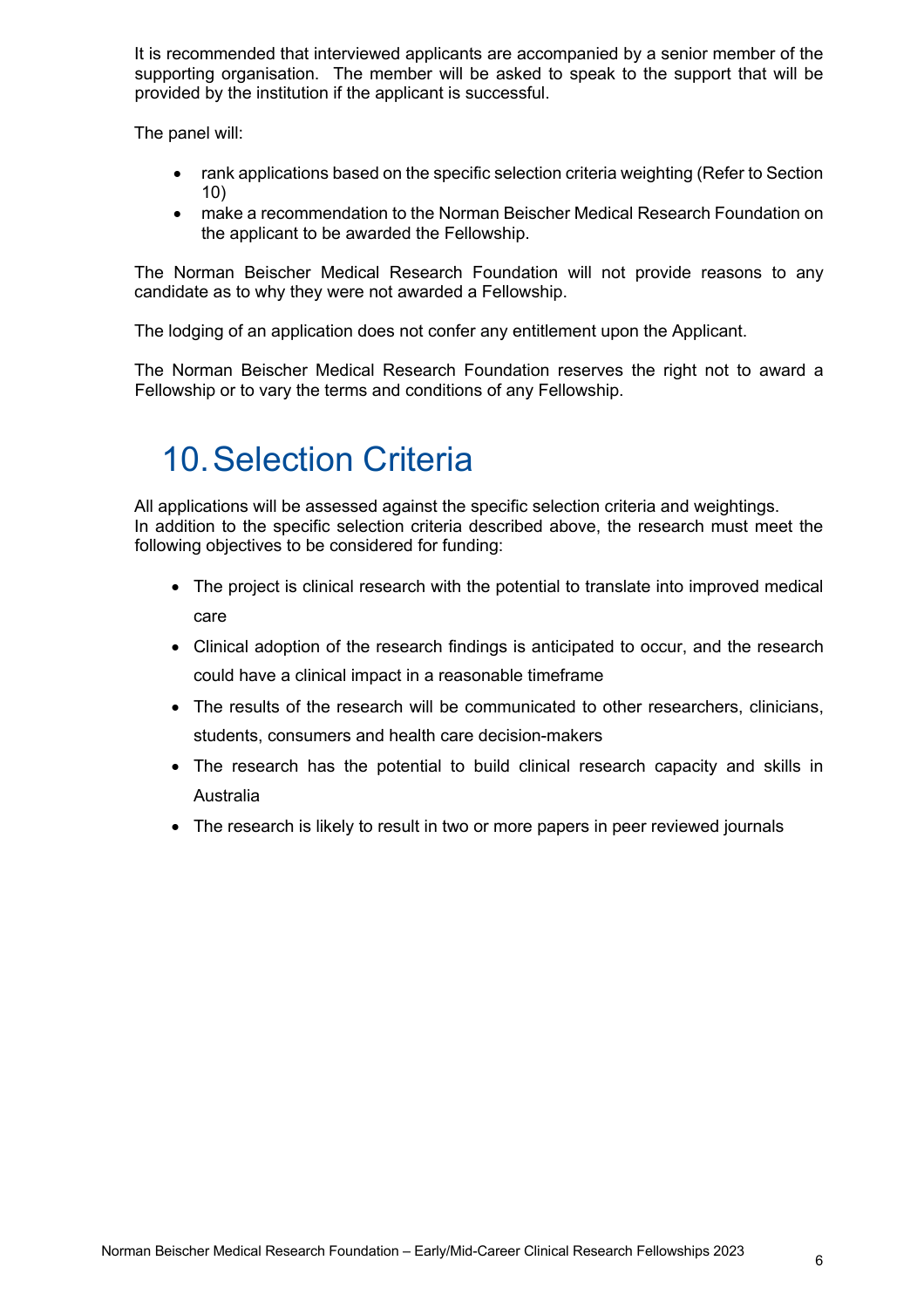#### **Selection criteria**

| <b>Number</b>  | <b>Criteria</b>                                                                                                                                                                                                                                                                                                                                                                                                                                                                                                                                | <b>Weighting</b> |
|----------------|------------------------------------------------------------------------------------------------------------------------------------------------------------------------------------------------------------------------------------------------------------------------------------------------------------------------------------------------------------------------------------------------------------------------------------------------------------------------------------------------------------------------------------------------|------------------|
| 1              | <b>Research Proposal</b><br>The research is designed to address an important problem or<br>unmet clinical need in patient care. Specifically:<br>The significance of the clinical need being addressed in<br>$\bullet$<br>the research<br>How the research will result in improved patient<br>outcomes<br>The quality of the research, including:<br>Feasibility<br>$\circ$<br>Rationale<br>$\circ$<br>Methodology<br>$\circ$<br>Timeframe<br>$\circ$<br>Innovation.<br>$\circ$                                                                | 40%              |
| $\overline{2}$ | <b>Applicant Research Output and Leadership</b><br>(This assessment will be made considering the period since<br>the applicant has obtained a PhD)<br>Track record of applicant to enable independent research<br>Quality of Research Output (with emphasis on the past<br>five years) and intellectual leadership, including success<br>in obtaining grants and profile<br>Capacity to undertake the proposed research project<br><b>Community involvement</b><br>The number, quality and influence of the publications<br>Prizes and awards. | 40%              |
| 3              | <b>Referees</b><br>Comments from referees including the non-clinical<br>referee                                                                                                                                                                                                                                                                                                                                                                                                                                                                | 10%              |
| 4              | <b>Supporting Organisation's Research Environment</b><br>Support for applicant<br>Support for conducting research, including:<br>Research team<br><b>Existing infrastructure</b><br>Mentoring and training<br>Collaboration<br>Evidence of cross-disciplinary approaches with<br>researchers, clinicians, consumers, clinician-managers,<br>health care policy makers, health economists,<br>implementation scientists, clinical epidemiologists and/or<br>industry.                                                                           | 10%              |
|                | <b>TOTAL</b>                                                                                                                                                                                                                                                                                                                                                                                                                                                                                                                                   | 100%             |